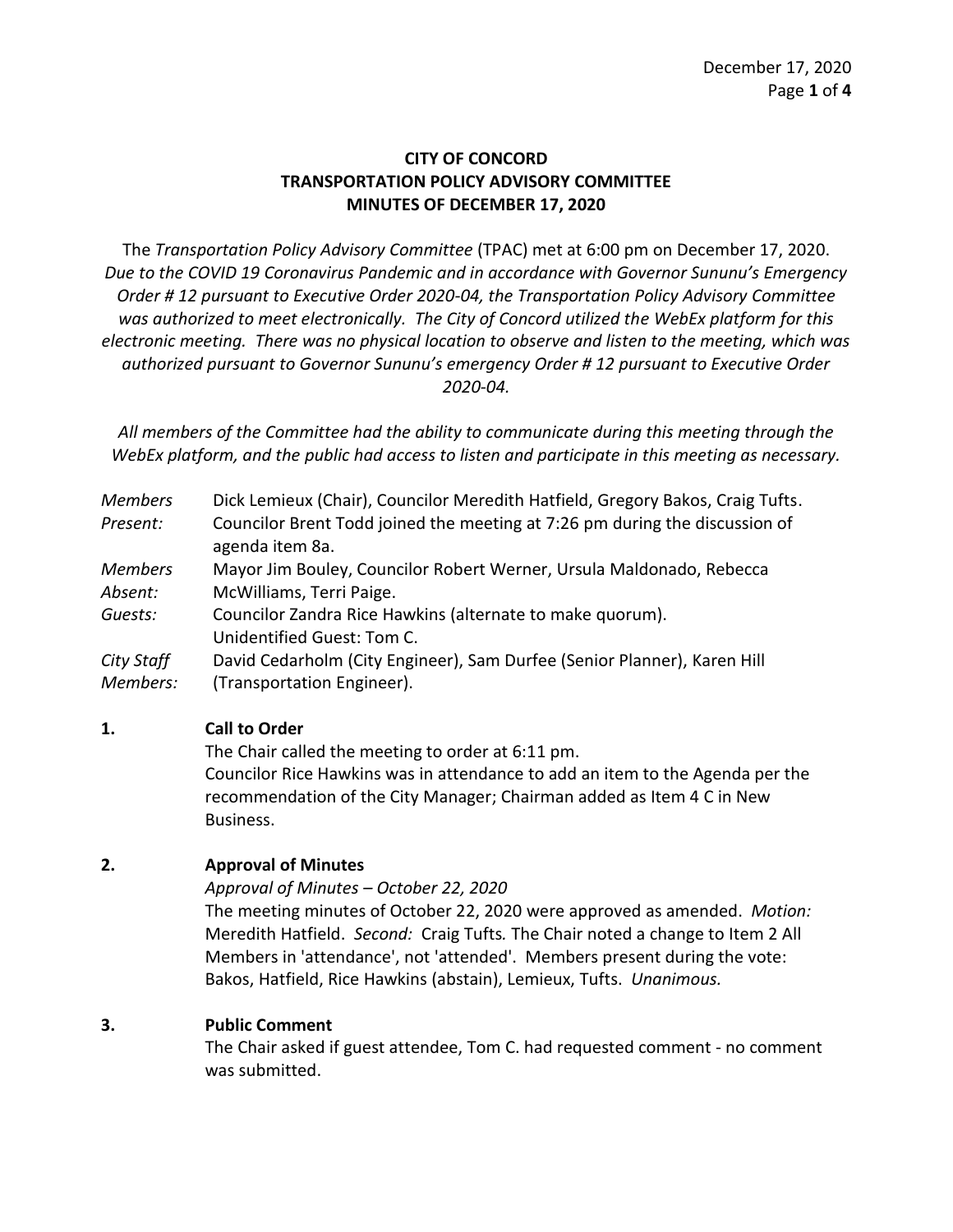#### **4. New Business**

**a.** *Discuss TPAC's comments on the Exit 2 (I-89 / Clinton Street) Project Alternatives to be provided to Engineering*

> Hill presented a list of comments that were compiled from the previous TPAC presentation. All comments were discussed and amended during the meeting.

- #1 Snowmobile crossing at the southbound ramps
- #2 Crash history
- #3 Left turns out of Iron Works Road
- #4 Safety for pedestrians / bicycles (under either alternative)
- #5 Slowing traffic entering this area
- #6 Bicycle accommodations
- #7 Hybrid roundabout lane configuration
- #8 Grading concerns

Cedarholm and Hill will formalize the comments into a formal memo to send to the design team.

### **b.** *Discuss TPAC-BP Finalized Sidewalk Priority List*

Tufts reported that a prioritized list has been compiled of streets that may be considered for adding sidewalks, in response to citizen's requests, the Master Plan, grant availability, etc. Durfee presented a detailed explanation of the criteria used to prioritize the sidewalks, including safety, school access, traffic speed and volume, etc.

Cedarholm discussed that this list can be used as a tool for incorporating sidewalks into the CIP 17 project.

Hatfield would like to get a better understanding of the City's striping policy, especially regarding the length of time it takes for striping to be completed, and would like the item to be discussed at the next TPAC meeting.

Cedarholm suggested that input be solicited from General Services and that this agenda item should be addressed by TOC and then by TPAC.

# **c.** *Added Agenda Item:*

Presented by Councilor Rice Hawkins: Residents of Freedom Acres Drive approached her regarding high traffic volume and the safety concerns for the children playing in the streets. The residents have requested input from City staff regarding how to reduce the traffic volume that travels through the area, including the intersection of Hoit and Mountain Roads. Rice Hawkins requested that the issue be addressed by TOC. Bakos suggested a one-way option; Rice Hawkins noted that the residents are not entirely in favor of a one-way road.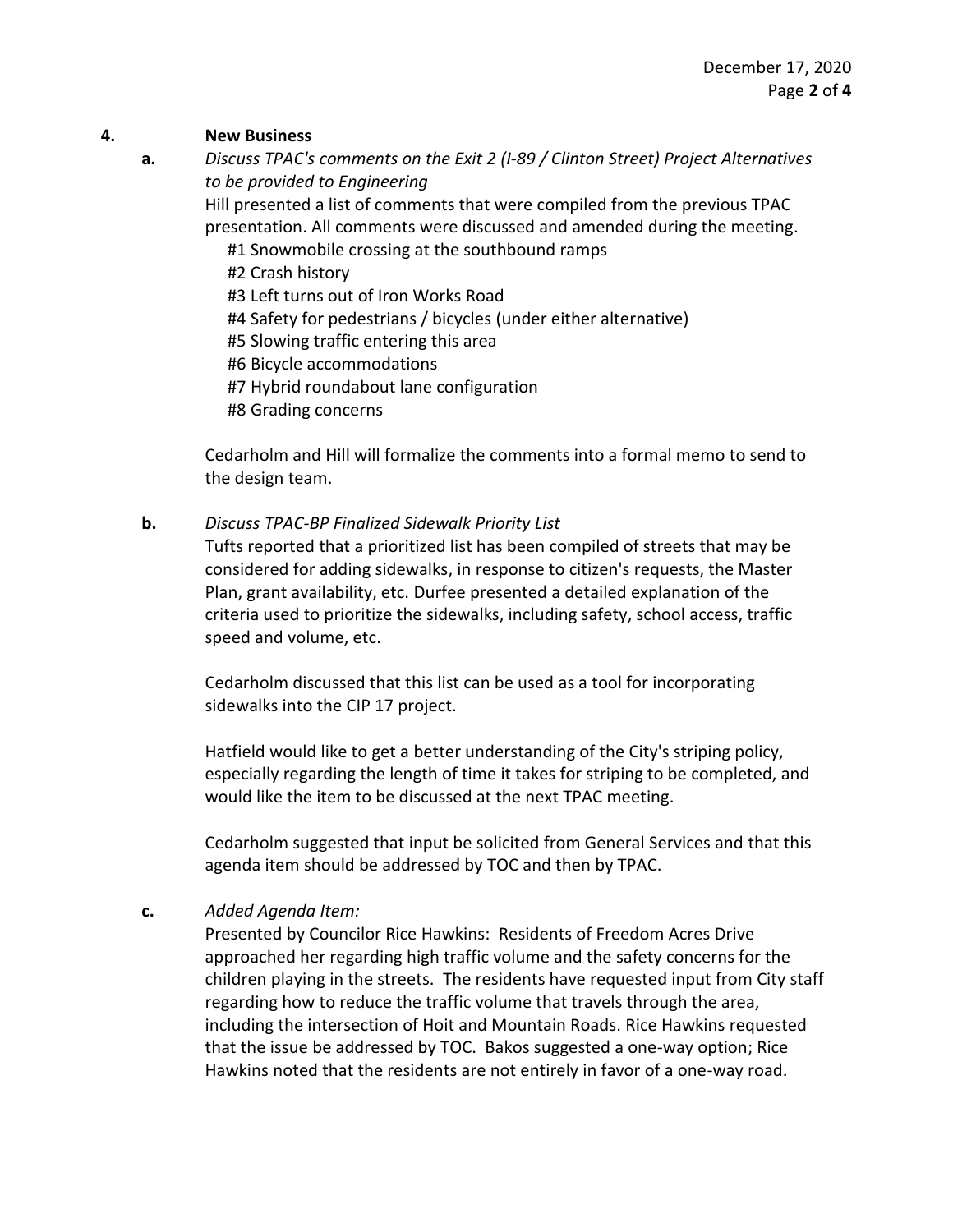### **5. Old Business**

- **a.** *Finalize TPAC's Council Report in response to Mayor Bouley's TPAC discussion on October 24, 2019 (Tabled).*  No discussion.
- **b.** *Discuss formation of Traffic Calming Subcommittee (Tabled)* Hatfield would like to discuss the item in the future when Councilor Todd is present.

### **6. Consent Reports**

- **a.** *Acceptance of Subcommittee Minutes*
	- *i. TPAC-BP: June 2, 2020* Minutes approved by consent.
	- *ii. TPAC-PT: August 4, 2020* Minutes approved by consent.

### **7. City Council Meeting Update**

Hatfield noted that two items related to parking had been discussed, as well as a proposal to relocate the farmer's market. She requested a 'weeble' be placed at the crosswalk in the area under the Loudon Road bridge on Storrs street.

Hill noted that the 'weeble' request can be added to the next TOC meeting agenda.

# **8. TPAC Referrals from City Council, Staff and Chair**

- **a.** *Update on Horse Hill / Carter Hill / Bog / River Road intersection study.*  Cedarholm commented that a report may be presented to City Council in January that would recommend a four-way stop.
- **b.** *Discussion on Audible Pedestrian Signals along Pleasant Street* Cedarholm noted that the issue may be brought to City Council in February.

# **9. Status Report on Subcommittees**

- **a.** *Bicycle / Pedestrian Committee (TPAC-BP) Craig Tufts / Ursula Maldonado* Tufts noted that all issues had been previously discussed under other agenda items.
- **b.** *Traffic Operations Committee (TOC)* Cedarholm noted that nothing new had been added to the TOC agenda at their last meeting.